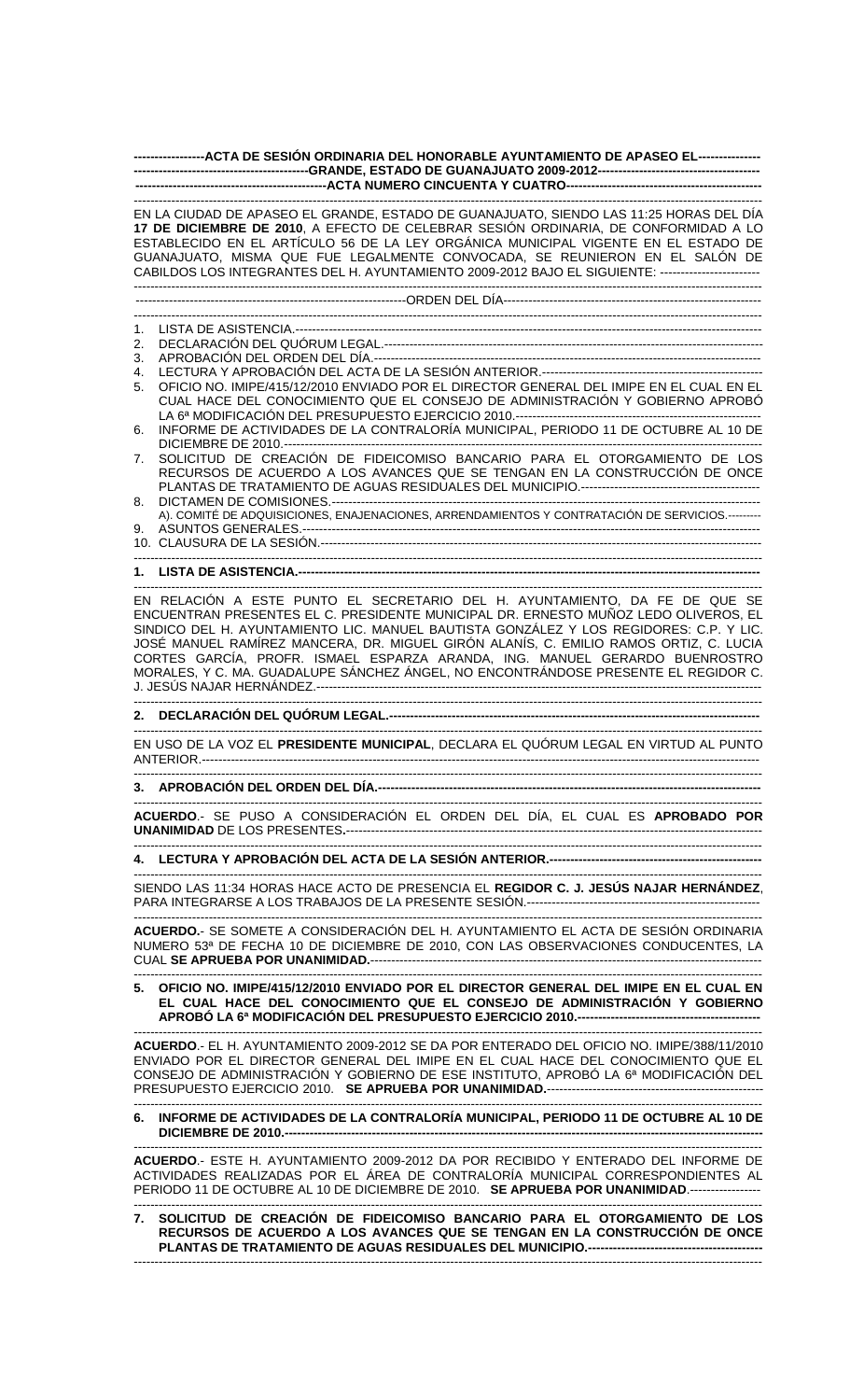EL **PRESIDENTE MUNICIPAL DR. ERNESTO MUÑOZ LEDO OLIVEROS**, MANIFIESTA QUE ESTE RECURSO VIENE DIRECTO DE LA SECRETARIA DE HACIENDA Y CRÉDITO PUBLICO Y QUE ESTA LO MANEJARÍA DIRECTAMENTE CON EL BANCO Y LAS PLANTAS SERIAN DEL MUNICIPIO.-------------------------

------------------------------------------------------------------------------------------------------------------------------------------------------- EL **REGIDOR DR. MIGUEL GIRÓN ALANÍS**, PREGUNTA ¿CUAL SERIA EL COSTO PARA EL AYUNTAMIENTO?.----------------------------------------------------------------------------------------------------------------------------

------------------------------------------------------------------------------------------------------------------------------------------------------- EL **PRESIDENTE MUNICIPAL DR. ERNESTO MUÑOZ LEDO OLIVEROS,** RESPONDE QUE ÚNICAMENTE SERIA EL COSTO POR APERTURA DEL FIDEICOMISO, QUE ES MUY ECONOMICO.----------------------------

------------------------------------------------------------------------------------------------------------------------------------------------------- EL **REGIDOR PROFR. ISMAEL ESPARZA ARANDA**, PREGUNTA ¿QUIENES CONFORMARÍAN EL FIDEICOMISO?---------------------------------------------------------------------------------------------------------------------------------

------------------------------------------------------------------------------------------------------------------------------------------------------- EL **PRESIDENTE MUNICIPAL DR. ERNESTO MUÑOZ LEDO OLIVEROS**, RESPONDE QUE REPRESENTANTE LEGAL DEL MUNICIPIO, UN REPRESENTANTE DE LA PLANTA TRATADORA Y EL BANCO.-------------------------------------------------------------------------------------------------------------------------------------------

------------------------------------------------------------------------------------------------------------------------------------------------------- EL **REGIDOR ING. MANUEL GERARDO BUENROSTRO MORALES**, DICE QUE SU OBSERVACIÓN SERIA EN EL SENTIDO DE QUE EN RELACIÓN A LA SOLICITUD NO ES EL CANAL ADECUADO PARA QUE ESTA PERSONA QUE NO SABEMOS QUIEN ES LO SOLICITE, SINO MAS BIEN QUE FUERA POR CONDUCTO DEL PRESIDENTE MUNICIPAL.-----------------------------------------------------------------------------------------------------------

------------------------------------------------------------------------------------------------------------------------------------------------------- **ACUERDO**.- SE AUTORIZA AL PRESIDENTE PARA QUE REALICE LOS TRAMITES RELACIONADOS A LA CREACIÓN DEL FIDEICOMISO BANCARIO PARA EL OTORGAMIENTO DE LOS RECURSOS DE ACUERDO A LOS AVANCES QUE SE TENGAN EN LA CONSTRUCCIÓN DE ONCE PLANTAS DE TRATAMIENTO DE AGUAS RESIDUALES DEL MUNICIPIO DE APASEO EL GRANDE, GTO. **SE APRUEBA POR UNANIMIDAD.**- -------------------------------------------------------------------------------------------------------------------------------------------------------

**8. DICTAMEN DE COMISIONES.----A). COMITÉ DE ADQUISICIONES, ENAJENACIONES, ARRENDAMIENTOS Y CONTRATACIÓN DE SERVICIOS.--------**

------------------------------------------------------------------------------------------------------------------------------------------------------- **1**.- EL **SECRETARIO DEL H. AYUNTAMIENTO LIC. JUAN ANTONIO GARCÍA OLIVEROS**, DA LECTURA AL ACTA NO. 29ª DE FECHA 23 DE NOVIEMBRE DE 2010, DEL COMITÉ DE ADQUISICIONES, ENAJENACIONES, ARRENDAMIENTOS Y CONTRATACIÓN DE SERVICIOS DEL MUNICIPIO DE APASEO EL GRANDE, GTO., EN LAS CUALES SE APROBARON LOS SIGUIENTES ACUERDOS: **29.I** ANALIZADAS Y DISCUTIDAS LAS COTIZACIONES PRESENTADAS, ÉSTE COMITÉ APRUEBA POR UNANIMIDAD AUTORIZAR A LA DIRECCIÓN DE DESARROLLO SOCIAL A ADQUIRIR CON EL PROVEEDOR **CASA DÍAZ DE MÁQUINAS DE COSER, S.A. DE C.V.** LO SIGUIENTE: 1 (UNA) MÁQUINA INTERLOCK DE 3 AGUJAS, CAMA PLANA TRAMADO SUPERIOR E INFERIOR GAUGE DE COSTURA 6.4 MM MARCA KANSAI SPECIAL A UN COSTO DE \$ 14,104.09 (CATORCE MIL CIENTO CUATRO PESOS 09/100 MN) MAS 16% DE IVA \$ 2,256.66 (DOS MIL DOSCIENTOS CINCUENTA Y SEIS PESOS 66/100 MN) DANDO UN TOTAL DE \$ 16,360.75 (DIECISÉIS MIL TRESCIENTOS SESENTA PESOS 75/100 MN), 1 (UNA) CUCHILLA DE TELA CIRCULAR DE 4" CON CAPACIDAD DE CORTE DE 5.4 CM ALIMENTACIÓN MONOFÁSICA MARCA LUNA INDUSTRIAL A UN COSTO DE \$ 3,468.22 (TRES MIL CUATROCIENTOS SESENTA Y OCHO PESOS 22/100 MN) MAS 16% DE IVA \$ 554.91 (QUINIENTOS CINCUENTA Y CUATRO PESOS 91/100 MN), DANDO UN TOTAL DE \$ 4,023.13 (CUATRO MIL VEINTITRÉS PESOS 13/100 MN), 1 (UNA) OVERLOCK DE 5 HILOS, CON PUNTADA DE SEGURIDAD CON SISTEMA DE ALIMENTACIÓN DIFERENCIAL, CAMBIO DE PUNTADA AUTOMÁTICO MARCA YAMATO A UN COSTO DE \$ 12,361.09 (DOCE MIL TRESCIENTOS SESENTA Y UN PESOS 09/100 MN) MAS 16% DE IVA \$ 1,977.78 (MIL NOVECIENTOS SETENTA Y SIETE PESOS 78/100 MN) DANDO UN TOTAL DE \$ 14,338.87 (CATORCE MIL TRESCIENTOS TREINTA Y OCHO PESOS 87/100 MN) Y 3 (TRES) MÁQUINAS DE 1 AGUJA, COSTURA RECTA CON PALANCA DE RETROCESO, ALIMENTACIÓN MEDIANA MARCA BROTHER A UN COSTO DE \$ 20,275.74 (VEINTE MIL DOSCIENTOS SETENTA Y CINCO PESOS 74/100 MN) MAS 16% DE IVA \$ 3,244.12 (TRES MIL DOSCIENTOS CUARENTA Y CUATRO PESOS 12/100 MN) DANDO UN TOTAL DE \$ \$ 23,519.86 (VEINTITRÉS MIL QUINIENTOS DIECINUEVE PESOS 86/100 MN) **DANDO UN TOTAL DE LA COMPRA DE \$ 58,242.61 (CINCUENTA Y OCHO MIL DOSCIENTOS CUARENTA Y DOS PESOS 61/100 MN).** PARA CUBRIR EL PAGO DE ESTA ADQUISICIÓN SE HARÁ MEDIANTE EL PROGRAMA APOYO AL EMPRENDEDOR, DEL CUAL LA SEDESHU SE COMPROMETE A APORTAR LA CANTIDAD DE \$ 30,000.00 (TREINTA MIL PESOS 00/100 MN) QUE EQUIVALE AL 51% DE LOS RECURSOS NECESARIOS PARA LA EJECUCIÓN DE LAS ACCIONES CONVENIDAS. EL MUNICIPIO A SU VEZ, CON RECURSOS PROPIOS Y CON RECURSOS DE LOS BENEFICIARIOS, APORTARÁ LA CANTIDAD DE \$ 28,500.00 (VEINTIOCHO MIL QUINIENTOS PESOS 00/100 MN) EQUIVALENTE AL 49% SEGÚN ACUERDO DE EJECUCIÓN NO. SEDESHU-GTO-PAE-061/2010. LA PARTIDA ASIGNADA POR EL MUNICIPIO PARA CUBRIR EL PAGO DEL PROYECTO ES LA 5-516-007-514-600-017 DENOMINADA PROYECTOS PRODUCTIVOS.", ACTA QUE SE ANEXA AL APÉNDICE DE LA PRESENTE SESIÓN.-------------------------------------------------------------------------------------------------------------------------------------------

------------------------------------------------------------------------------------------------------------------------------------------------------- **ACUERDO.**- SE APRUEBAN LOS ACUERDOS TOMADOS EN EL ACTA NO. 29ª DE FECHA 14 DE DICIEMBRE DE 2010, DEL COMITÉ DE ADQUISICIONES, ENAJENACIONES, ARRENDAMIENTOS Y CONTRATACIÓN DE SERVICIOS DEL MUNICIPIO DE APASEO EL GRANDE, GTO. **SE APRUEBA POR UNANIMIDAD**.----------------------------------------------------------------------------------------------------------------------------------- -------------------------------------------------------------------------------------------------------------------------------------------------------

**9. ASUNTOS GENERALES.--------------------------------------------------------------------------------------------------------------**

------------------------------------------------------------------------------------------------------------------------------------------------------- **I.- INTERVENCIÓN DEL SECRETARIO DEL H. AYUNTAMIENTO, LIC. JUAN ANTONIO GARCÍA OLIVEROS.-**

------------------------------------------------------------------------------------------------------------------------------------------------------- **A).** OFICIO NO. PM/479/2010 FIRMADO POR EL PRESIDENTE MUNICIPAL EN EL CUAL SOLICITA APROBACIÓN DE ASUNTO RELATIVO A LA ASIGNACIÓN DE RECURSOS A SU PARTIDA PERSONAL DE GASTOS MÉDICOS.---------------------------------------------------------------------------------------------------------------------------

------------------------------------------------------------------------------------------------------------------------------------------------------- **ACUERDO**.- EN BASE A LA SOLICITUD REALIZADA POR EL PRESIDENTE MUNICIPAL, SE AUTORIZA EL INCREMENTO AL MONTO MAXIMO DE LA PARTIDA NO. 5-501-001-100-128-000-000-00 DE GASTOS